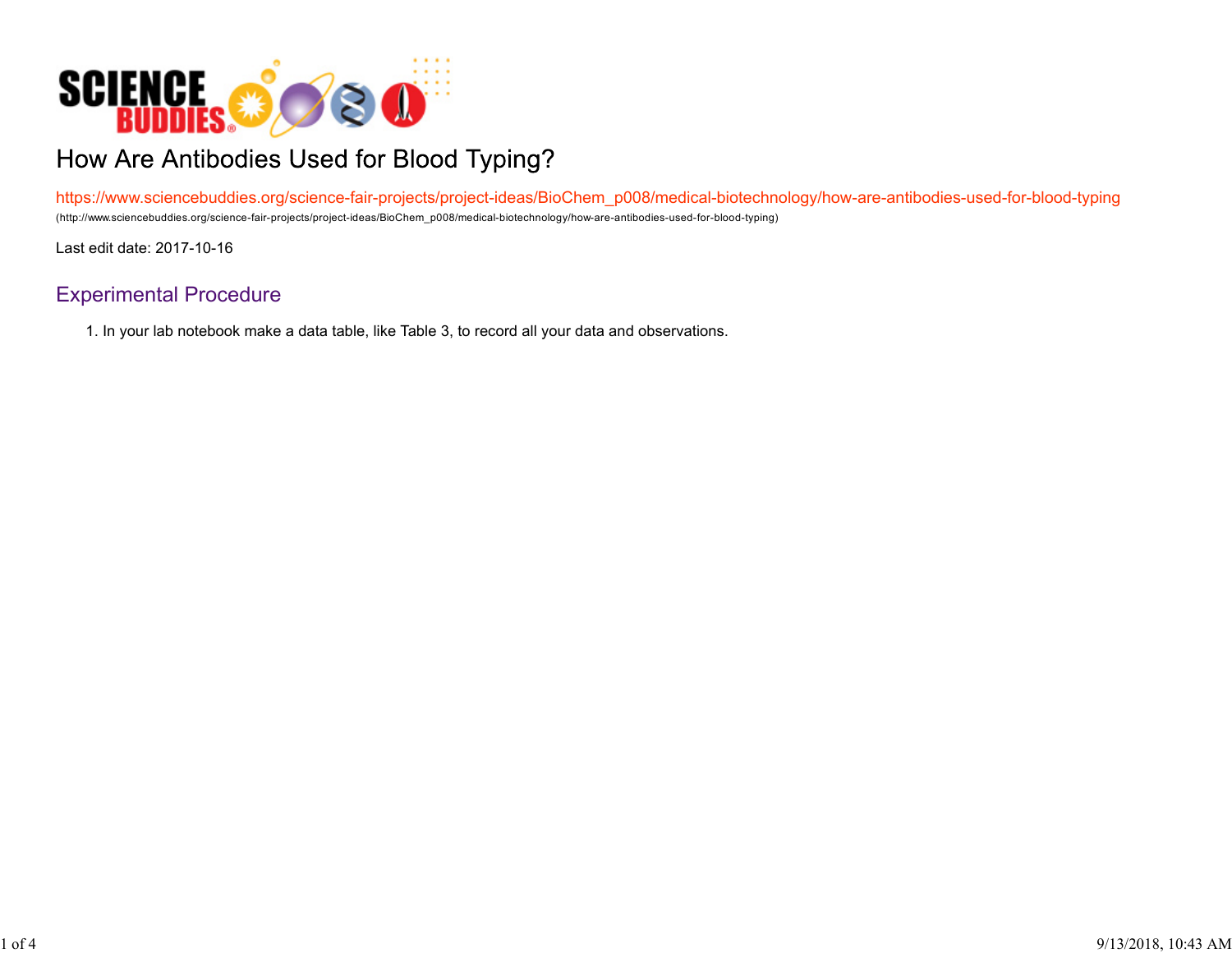| Trial<br>Number | Sample<br>Number        | Reaction<br>with<br>Anti-A<br>(Y/N) | Reaction<br>with<br>Anti-B<br>(Y/N) | Reaction<br>with<br>Anti-Rh<br>(Y/N) | <b>Determined Blood Type</b><br>(from Table 1, in the Background (http://www.sciencebuddies.org/science-fair-<br>projects/project-ideas/BioChem_p008/medical-biotechnology/how-are-antibodies-used-for-blood-<br>typing#background) tab) |
|-----------------|-------------------------|-------------------------------------|-------------------------------------|--------------------------------------|------------------------------------------------------------------------------------------------------------------------------------------------------------------------------------------------------------------------------------------|
| $\mathbf{1}$    | $\mathbf{1}$            |                                     |                                     |                                      |                                                                                                                                                                                                                                          |
|                 | $\overline{2}$          |                                     |                                     |                                      |                                                                                                                                                                                                                                          |
|                 | $\mathbf{3}$            |                                     |                                     |                                      |                                                                                                                                                                                                                                          |
|                 | $\overline{\mathbf{4}}$ |                                     |                                     |                                      |                                                                                                                                                                                                                                          |
| $\overline{2}$  | $\mathbf{1}$            |                                     |                                     |                                      |                                                                                                                                                                                                                                          |
|                 | $\overline{2}$          |                                     |                                     |                                      |                                                                                                                                                                                                                                          |
|                 | $\mathfrak{S}$          |                                     |                                     |                                      |                                                                                                                                                                                                                                          |
|                 | $\overline{4}$          |                                     |                                     |                                      |                                                                                                                                                                                                                                          |
| $\mathbf{3}$    | $\mathbf 1$             |                                     |                                     |                                      |                                                                                                                                                                                                                                          |
|                 | $\overline{2}$          |                                     |                                     |                                      |                                                                                                                                                                                                                                          |
|                 | $\mathfrak{S}$          |                                     |                                     |                                      |                                                                                                                                                                                                                                          |
|                 | $\overline{\mathbf{4}}$ |                                     |                                     |                                      |                                                                                                                                                                                                                                          |

**Table 3.** You will need a data table like this to record your data.

2. Using a disposable plastic pipette, place a drop of synthetic blood sample #1 in each well of a blood typing slide.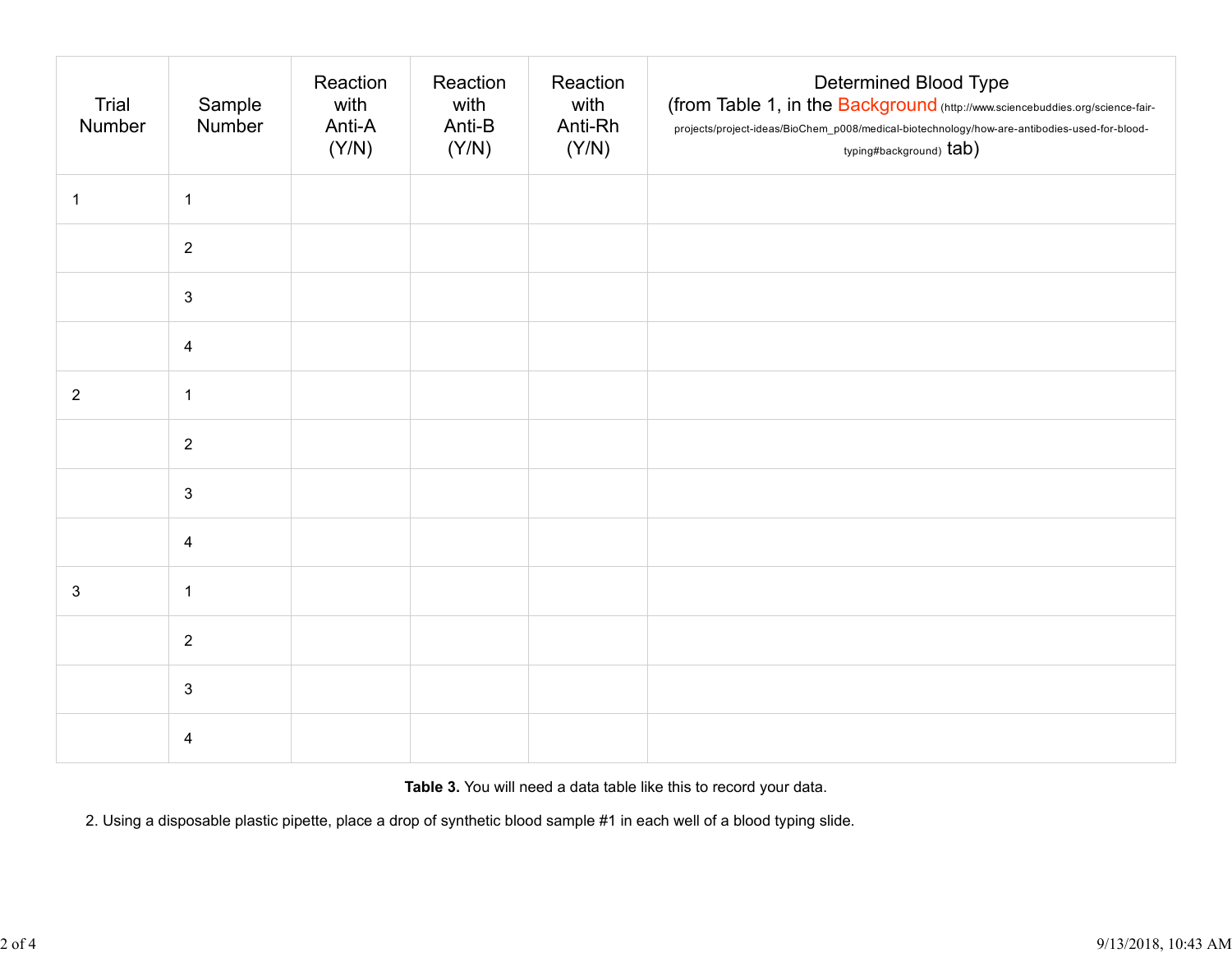- 3. Add a drop of synthetic anti-A to the well labeled A.
- 4. Add a drop of synthetic anti-B serum to the well labeled B.
- 5. Add a drop of synthetic anti-Rh serum to the well labeled Rh.
- 6. Using a different color mixing stick for each well, gently stir the synthetic blood and antiserum drops for 30 seconds. Remember to discard each mixing stick after a single use to avoid contamination to your samples.
- 7. After 30 seconds of stirring *carefully* examine the liquid in the wells.
	- a. If the liquid is clear or light pink with no particles or cloudiness formed, then no reaction has occurred and you should mark "No" in the appropriate box in the data table.
	- b. If there are solid particles that have formed in mixing the sample or antiserum (they may be darker or lighter than the original liquid), then a reaction has occurred and you should mark "Yes" in the appropriate box. Also, if the liquid has very small particles formed, giving a cloudy appearance to the liquid, then a reaction has occurred and you should mark "Yes" in the appropriate box.
	- c. It is important to look very closely at the wells and only do one well at a time. Be sure to stir at least 30 seconds with the plastic stick. The final product may be clear, white or dark pink depending on the combination of blood sample and antiserum, so look carefully to see if small or large particles have formed in the well.
	- d. Reference the photos in Figure 1 for help determining if a reaction has occurred or not. If you continue to have trouble read the  $FAQ$  (#help) for this project.



**Figure 1.** If the antiserum does *not* cause agglutination the sample will be free of floating particles like the picture on the left. If the antiserum *does* cause a reaction the sample will turn cloudy and you will see particles form as shown in the picture on the right.

8. Record the results for the first blood sample in the data table.